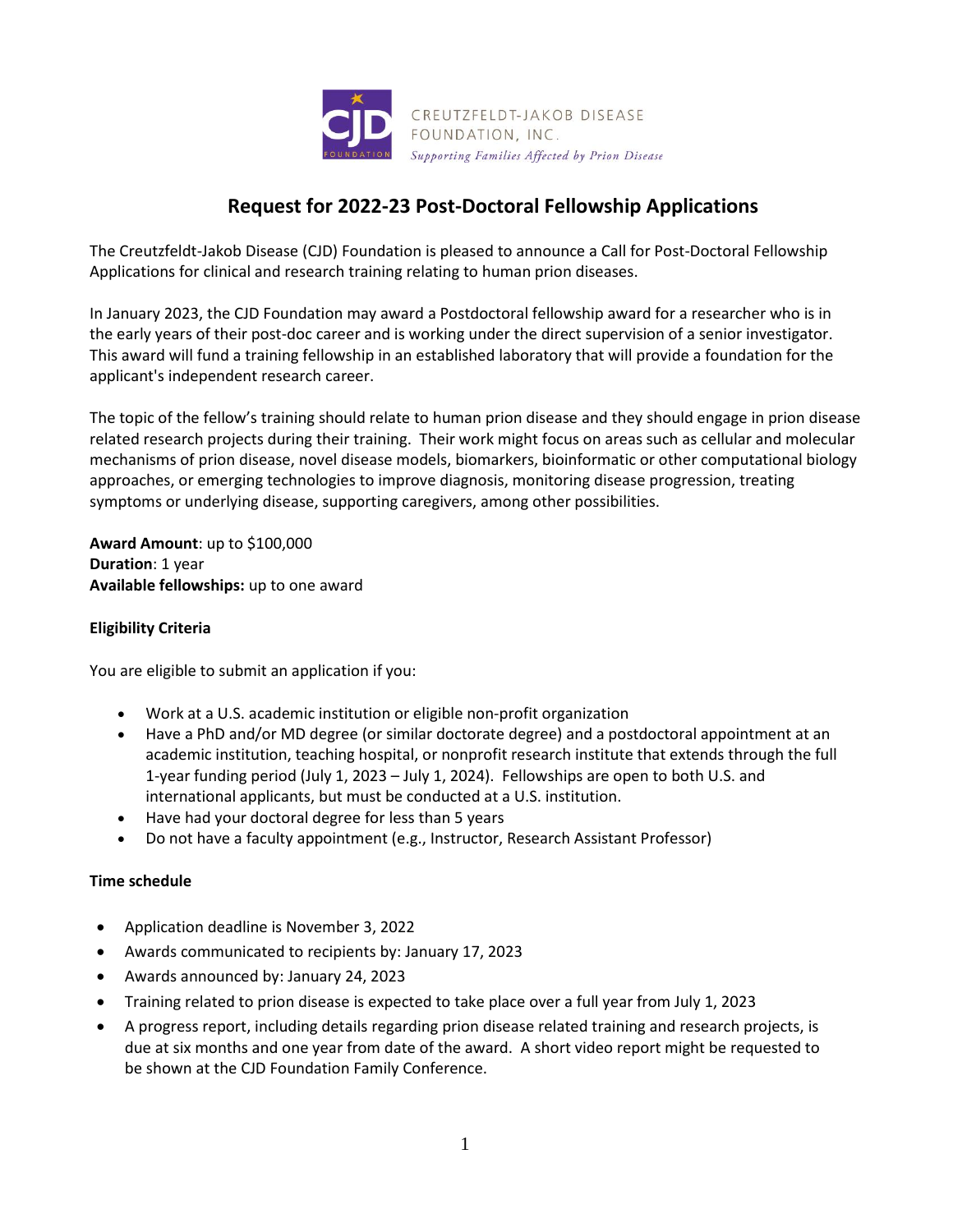# **Terms**

- Only one applicant from a Senior Principal Investigator's laboratory will be selected (for either a grant or fellowship). A Senior PI can be awarded only one grant (either as PI for a grant or as mentor for a fellow).
- By accepting the grant, the applicant agrees to participate in the CJD Foundation's Annual Family Conference. The Foundation will cover the cost of the speaker's registration, lodging, and meals. The fellow will cover the cost of transportation to and from the conference from the funds awarded.
- No grants will be awarded for projects that have been funded in a preceding year, and precedence will be given to new projects.

# **Evaluation Criteria**

- 1. Qualifications of fellowship applicant
- 2. Expertise of the supervising investigator(s) in the field of the proposed research
- 3. Prion disease related training opportunities available at the applicant's institution
- 4. Innovation and scientific excellence of proposed research projects
- 5. Relevance and impact to human prion diseases

## **Application Process**

Please submit the application via email to:

Debbie Yobs, President/Executive Director, CJD Foundation, [Debbie@CJDFoundation.org](mailto:Debbie@CJDFoundation.org) Subject line: CJDF Fellowship Application (Your Name)

Please ensure you have received a receipt within 48 hours of submitting. If you have not received a response, please verify receipt by email or phone.

Application should be **single-spaced, in Arial 11 or equivalent font, with margins not less than .5. Documents MUST meet the page count restrictions indicated. No cover page.**

## **Fellowship Grant Application (no more than Four pages, plus documentation outlined in K-N)**

- A. Project Title
- B. Post-doctoral applicant name, affiliation
- C. Post-doctoral supervisor name, affiliation
- D. Institutional resources related to prion disease and research and/or clinical training
- E. Detailed training plan
- F. Description of prion disease related research projects to be conducted during training
- G. Fellowship deliverables (at least three) and how they will be evaluated
- H. Background and Previous Training of Applicant
- I. Budget (up to \$100,000 for 1-year fellowship)

J. List of funding from other sources must include a statement that excludes overlap with the present proposal